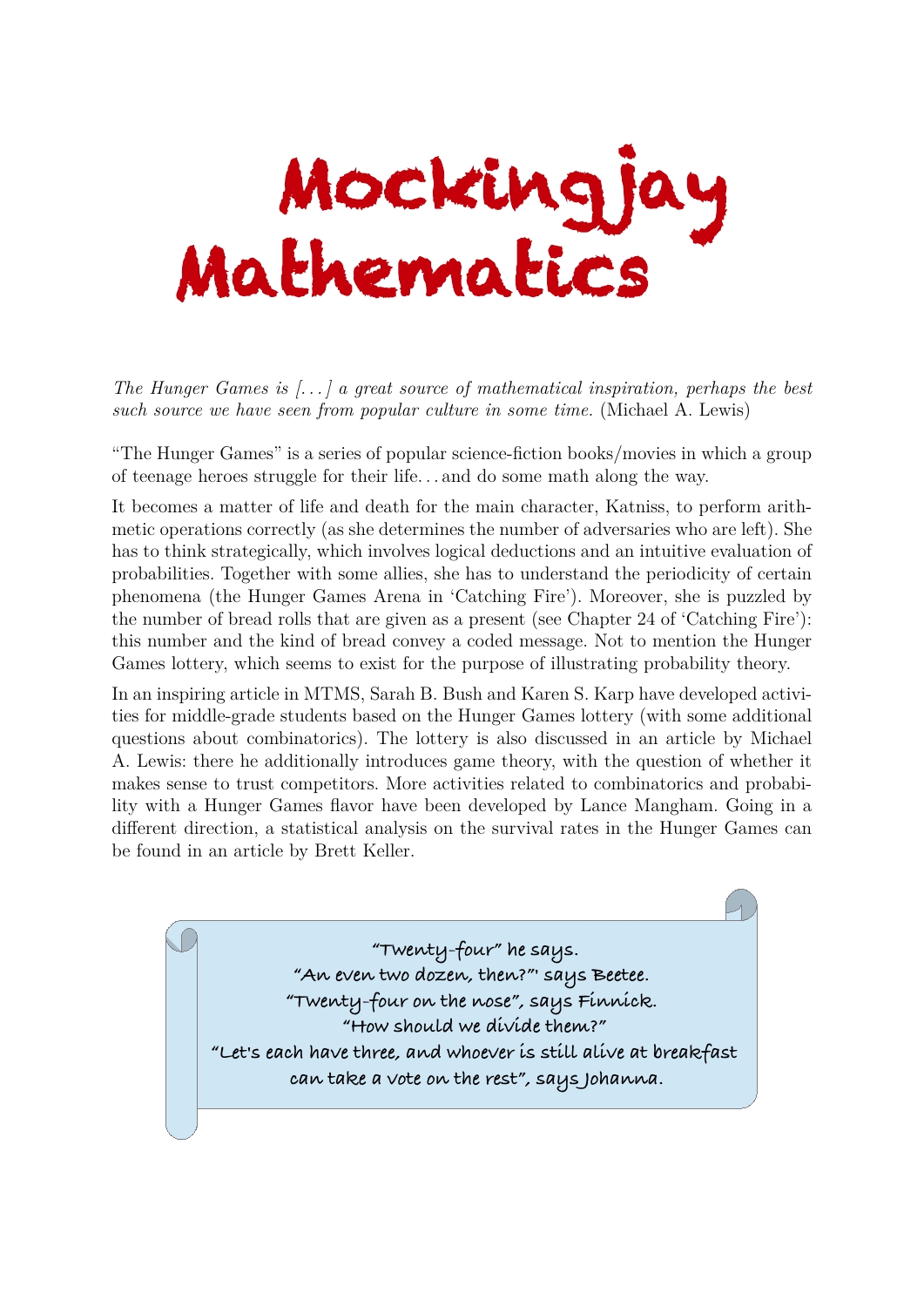In the activity sheet below, some arithmetic problems are presented. They take their cue from the book/movie "The Hunger Games" (Activities 1 and 4) and from the book "Catching Fire" (Activities 2 and 3).

The problems fit with the Grade 6 curriculum according to the Common Core State Standards Initiative (CCSS.Math.Content.6.NS.B):

- Activity 1 is about understanding a number that is one less than a multiple of 25.
- Activity 2 is about remarking that  $42 \times 2$  is not divisible by 5.
- Activity 3 is finding a number that has the correct greatest common divisor with 6.
- Activity 4 is about counting the 15 integer partitions of the number 7.

There is more than one good answer in Activity 3. So one can praise "originality", if someone chooses a number that nobody else took.

## **References**

Bush, Sarah B. and Karp, Karen S.. *Hunger Games: What are the chances?*. Mathematics Teaching in The Middle School. Vol. 17, No. 7, March 2012.

Collins, Suzanne. 2008. *The Hunger Games.* 2009. *Catching Fire.* 2010. *Mockingjay.* New York: Scholastic Press.

Common Core State Standards Initiative (CCSSI). 2010. *Common Core State Standards for Mathematics.* Common Core State Standards (College- and Career-Readiness Standards and K–12 Standards in English Language Arts and Math). Washington, D.C.: National Governors Association Center for Best Practices and the Council of Chief State School Officers. <http://www.corestandards.org>.

Keller, Brett. 2012. *An Incredibly Detailed Super Statistical Hunger Games Survival Analysis.* Jezebel. <http://jezebel.com/5901466/>.

Lewis, Michael A.. *Mathematics and The Hunger Games.* Journal of Humanistic Mathematics. Vol. 17, No. 7, July 2012.

Mangham, Lance. *Hunger Games Probability*. <http://manghammath.com/>.